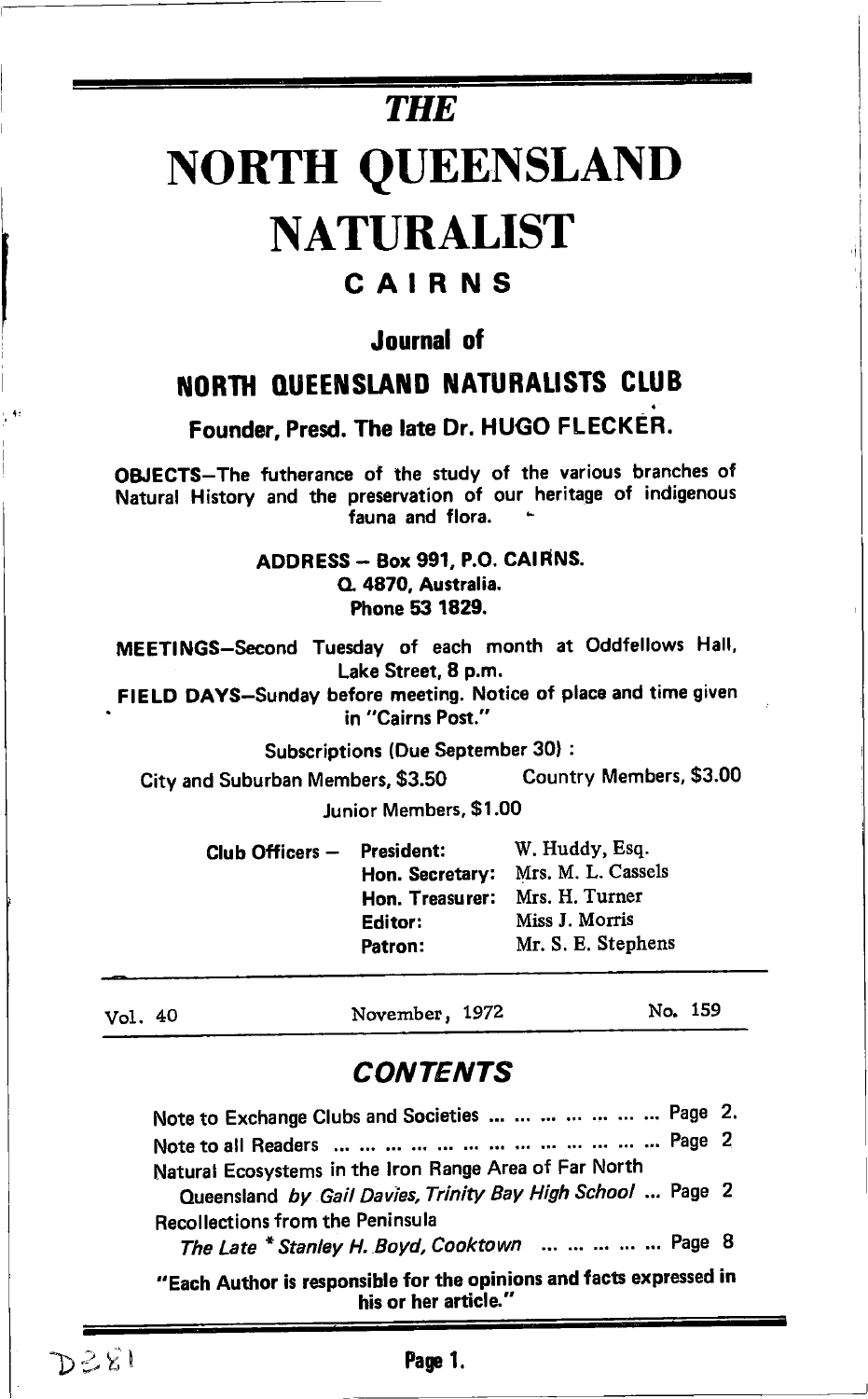## NOTE TO EXCHANGE CLUBS AND SOCIETIES :

Walking along Cairns foreshore recently, a member made conversation with a woman studying the birds, only to learn that she was here on a<br>study grant from England and was leaving the next day. Had she known of our club previously, we could have helped with advice on bird localities. Any member of your society, when in Cairns area, is welcome to contact our club secretary for information on any nature section.

\* \* \* \* \* \*

Cairns tidal flats at the moment are host to literally thousands of migratory birds. How long will this last ? Plans call for these flats to be buried in the cause of "Progress".



### NOTE TO ALL READERS :

-ი0ი-

Season's Greetings !



And please send some more contributions for the Journal.

 $-000-$ 

#### NATURAL ECOSYSTEMS IN THE IRON RANGE AREA OF FAR NORTH QUEENSLAND

by Gail Davies, Trinity Bay High School

Adapted from a paper presented to the Youth Ecological Seminar of the Cairns Branch of the Wildlife Preservation Society of Queensland, 4.3.72

#### THE MARINE ECOSYSTEM:

The Weymouth-Lloyd Bay areas are very subject to strong tides. This can be seen from the changes to the silting at the mouth of the Claudie River during a relatively short time. About thirty years ago the foreshore was well over half a mile from its present position and many of the huge granite boulders now in the sea were used as caves and shelter by the Aboriginals.

One such cave, under a spectacular balancing boulder, may never be entered again. We were told that in front of it there is now a stinging seaweed, from contact with which two people have died and another two were recently badly hurt. There were no weals or any marks, but the poison affected the nervous system causing extreme pain, cramps, unconsciousness and death. Many will doubt the existence of such a plant but the Aboriginals vouch for it.

Page 2.

**NORTH QUEENSLAND NATURALISTS**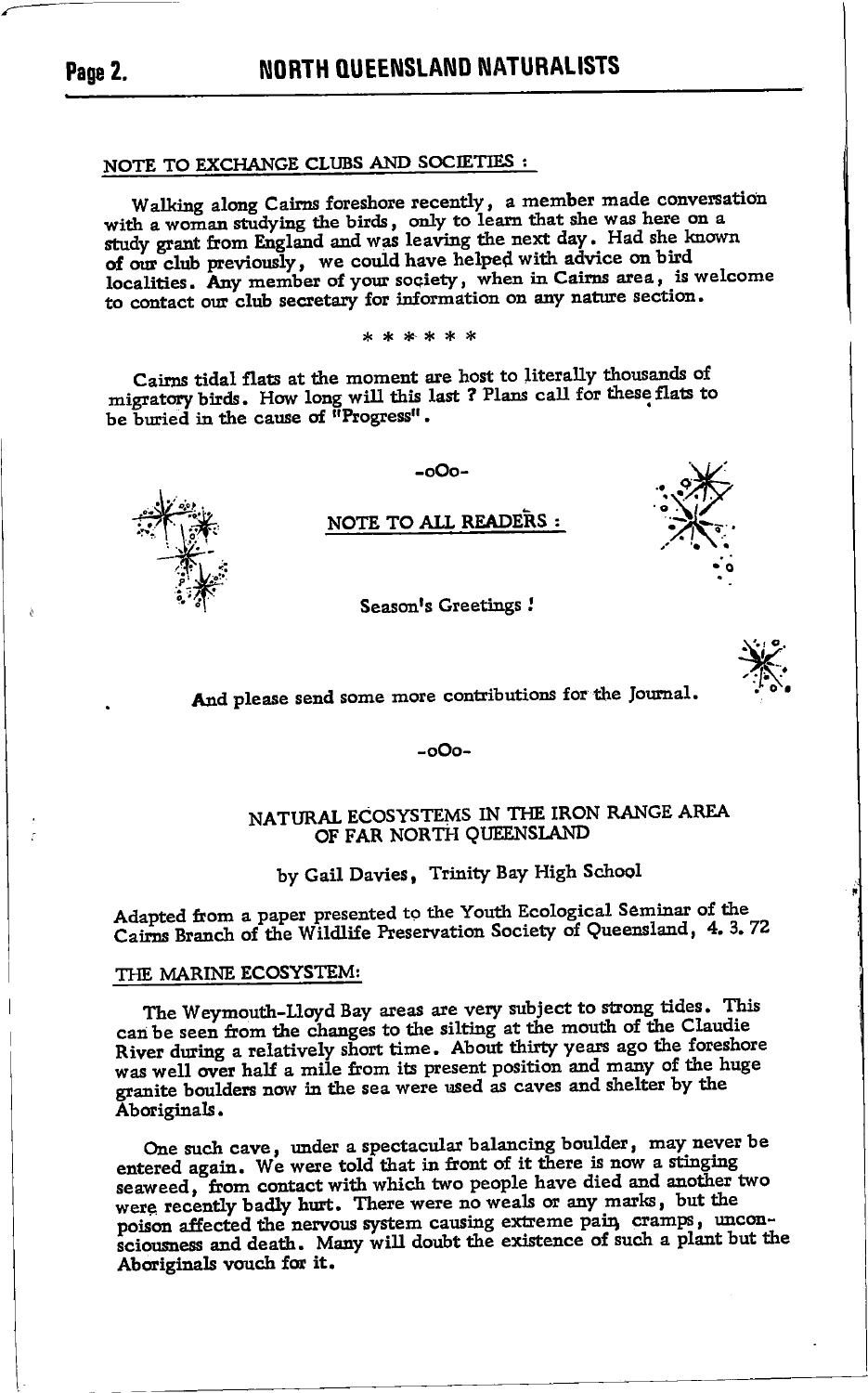This was the first summer that stinging jellyfish were seen in the seas off Iron Range. We were assured there were none so we swam frequently in the clear warm water, which to me seemed saltier than the sea near Cairns.

The primitive mammal, the Dugong, is plentiful in this area. The warm waters promote vigorous growths of sea-grasses on which the Dugong feed. The most conspicuous seaweed is the thin but wide, slimy-leaved reddish form, found in thick deposits on the shores of Lloyd Bay. At high tide many creatures, for example the crinoid Featherstars, sea squirts, sea urchins and the brilliant pink and yellow sea cucumbers are washed up. When the tide recedes they are virtually unaffected by the sun, wind or seagulls, being protected in a damp spongy mass of rotting kelp.

The area is sheltered by many reefs, shoals and small islands. The reef proper is several miles out at this point. Innumerable trochus shells can be found along the beaches, also Nautilus shells, cowries and bailers. We found an ancient log that must have been in the sea for months as when we picked it up, it nearly dissolved through the ravages of Teredinidae, the wood boring molluscs; only the barnacles held it together. Hundreds of different sized cuttlefish shells were washed up every day, as they were near Cairns ten years ago, though the numbers here seem to have dwindled. The natives have a remedy for asthma of which the chief ingredient is cuttlefish shell.

Large turtles, live in the reef waters, the most common having a deep green shell patterned with brown and black. Their shells are prized by the Europeans, their flesh by the Aboriginals and their eggs by the pigs. With all these factors against the glorious creatures, inevitably their<br>numbers are falling. There is a current hypothesis that the turtles eat the jellyfish and the increasing frequency of jellyfish could be caused by the turtle extermination.

The whole coastline between Portland Roads and the Old Mission Site is well known for sharks. one of which I nearly trod on whilst swimming at Restoration Bay. It was very well camouflaged and I was not wearing glasses at the time. The fishing at the picturesque old mission site was said to be unequalled - so we managed, on the third day, to spear a stingray, which was delicious! Arond Big Lloyd Island and its two companions are many tuna and trevally, sought after by the Japanese.

These island were once parts of the mainland, They have only sparse vegetation on their slopes, owing to the annual fires, but at their rocky edgesgrow: thick borders of mangroves that shelter Torres Strait pigeons, lizards and carpet snakes.

#### THE MAINLAND ECOSYSTEMS:

The mainland flora is divided into four main regions. These areas are, from the shore: the inter-tidal mangroves and those growing above tide level : the claypan melaleuca country; the eucalypt forest; and finally the unique rainforest on the ranges,

The Shore Mangroves : Of some sixteen varieties of mangroves in this region I could positively identify one, the Rhizophora, present as a clump of four plants near the new barge site - these may now have gone owing to intensive blasting in the area. (Note 1): The only other mangroves actually growing in the water are at the Port at Weymouth Bay wher they form a dense mass, several hundred yards deep along the bay's per-<br>imeter, interspersed with creek outlets. These mangroves are home to a species of honeyeater found only in this Claudie River area. There are tiny blue butterflies that lay their eggs on mistletoe only in this type of mangrove. There are also plagues of mosquitoes.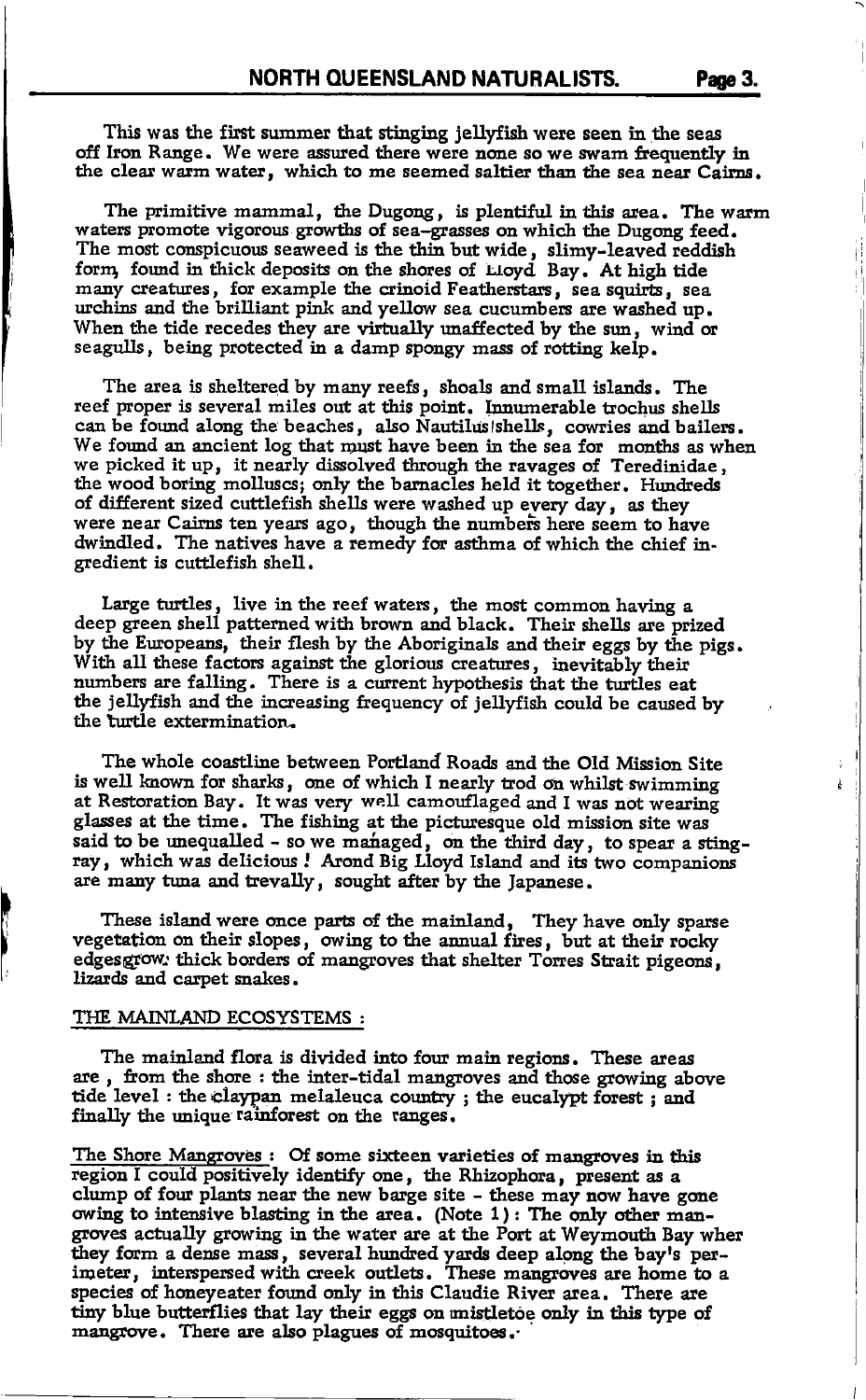In the Llovd Bay region the mangroves mainly grow high up on the sand dunes well out of reach of the sea. The only parts of these plants I could see were the orange-red discarded leaves, about 4. 5cm long and stiff.

At Restoration Bay there is not a mangrove belt : instead large palms grow down to the water's edge and a dense belt of bushes recedes into the distant hills. The sand at the old mission site is rich in rutile, which has been mined in the past and the beach has not been reclaimed. We were able to pick up handfuls of the heavy black sand.

Creek Bank Mangroves - Claypan Melaleuca Country: For severaly miles up the three major rivers and their tributaries are belts of mangrove plants and intertidal bullrushes and grasses. At the first accessible crossing one mile up from the Claudie mouth, the soil is a cloggy clay, excellent for retaining water between tides. On the low bank grow stunted ti-trees. some of which contain Antplant in their moist forks. The ground was littered with small granite boulders supporting lichens and having delicate grasses seeding in the cracks. A red seeded sedge grew abundantly in the marshier areas which were alive with mosquitoes. The trees swarmed with green ants; on one small gumtree were eleven nests. At this crossing the bank was very low but sheared off and eroded. Only a few scrappy mangrove trees grew on the community side, but opposite was an impenetrable wall of differing greens.

At the second crossing a mile further up stream the bank on the community side was a steep fifteen feet high. Main vegetation on the dull red. fairly loose soil was stringy bark and paper bark eucalypts and an occasional pandanus. In the murky river we saw the shadowy outlines of two large stingrays. The opposite bank was low and covered with mangroves. Near this crossing, in a damp dark bend of the river in very rainforesty conditions, we found one of the most unusual plants ever. Imagine a bucket full of sawfish swords, each about fifteen to eighteen feet high and falling as do ordinary leaves. It had a large green fruit similar to a pineapple and weighing three to four pounds - the driest thing I have ever tasted. We guessed that this was some form of Pandanus.

To the south, at the end of Lloyd Bay, is claypan country, a flattish, well drained and, in part, well eroded area of thick barren clay that is extremely treacherous after even a few points of rain. Here grow a mixture of Melaleucas, some mangroves, stands of pandanus and black boy and sparse grasses. Large termite nests, some like examples of contem-porary sculpture, also scrub turkey and bush hen mounds can be seen along the track to the old site. This country continues up to three miles inland, until the better soils of the ranges are encountered. Near the banks of the larger creeks the cover improves and here the vine (Abrus Precatorius) producing the highly toxic giddygiddy beads need be eaten to result in a very unpleasant death.

The Eucalypt Forest : Around the community there is little or no evidence of the white clay country. Instead the mangroves give way directly to an open sclerophyll forest dominated by Stringy Bark, Box and Bloodwood, all growing to about twenty feet before branching. The Aboriginals use the bloodwood sap as a remedy for toothache. Soils in this region vary. At our tent area the soil was a white sand over a very humus-enriched black sand. The present community site was cleared on poor dry stoney soil, on a slope, about three miles inland by the track. All efforts to replace the natural growth with poinciannas and other plants that thrive in Cairns and even at the old site have failed. So the first thing the visitor notices is the stark bare oval amongst the deeper, duller forest colours.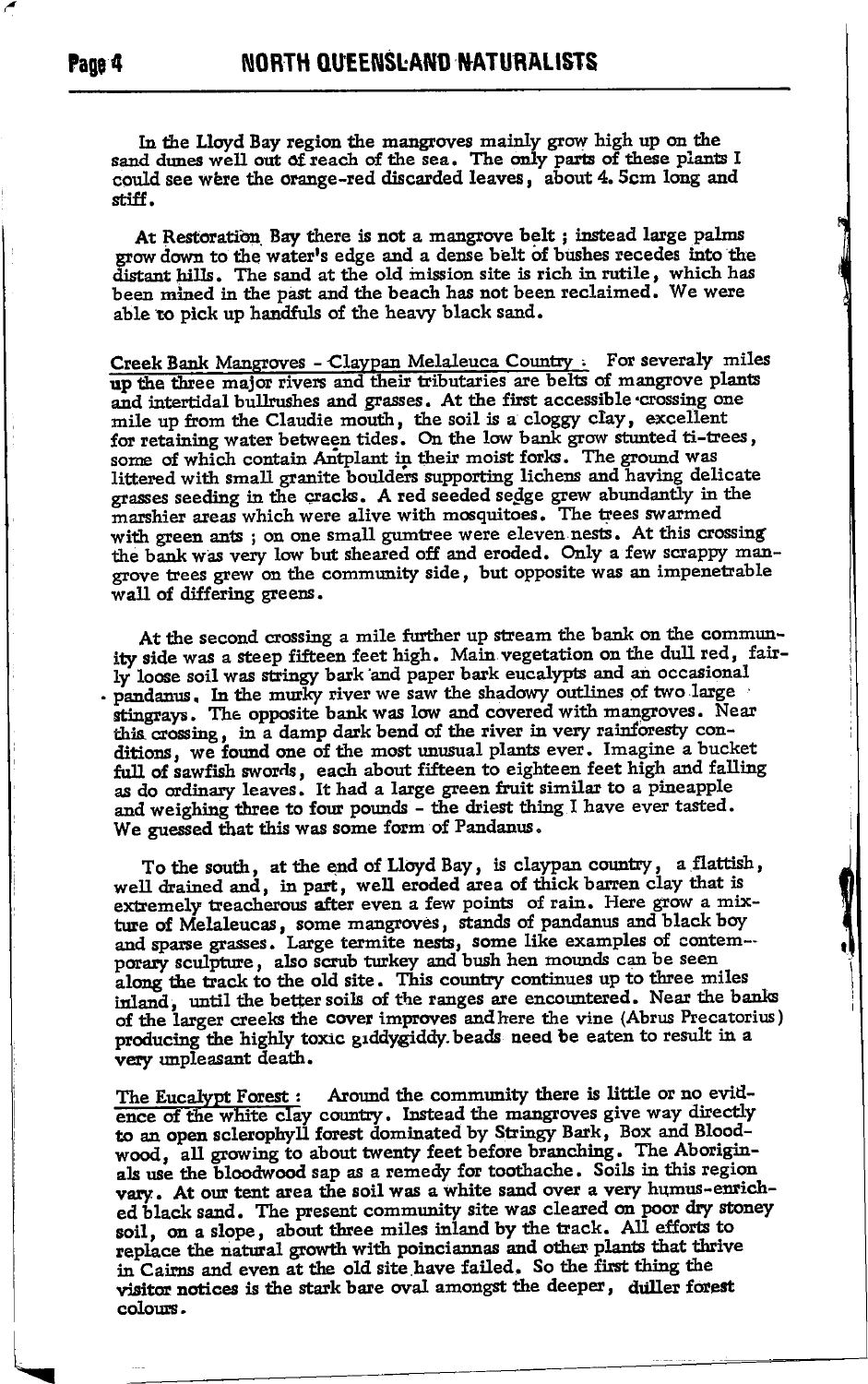In the areas of better soil in the forest grow stands of the locally called Ashgum, a semi-papuan species, Tessellaris or affinity Papuana, with tall yellow-green trunks emerging from the rough grey boles.

Further inland the country begins to undulate, the cover becomes thicker and the Ashgum more prevalent. During the second world war this area was commandeered by the U.S. Airforce, and three adjoining airstrips were built. After twenty-five years all that remains are some scattered pieces of bitumen amongst the gums; the only perceptible difference is that the trees are younger and slightly smaller than their companions.

The natural ground cover of young gums, decaying logs and mulch is<br>burnt off before the wet each year by the graziers to get a good grass crop for their cattle in the next season. As a result, young plants are being killed off and there are few replacements for the older trees. The wiry, undesirable grasses are taking over and erosion is evident already.

Two species of green snakes occur in this forest, only one of them a potential danger. Small fast lizards frequent the bush, and large frilled necked lizards can often be seen running from the tracks as vehicles approach. Also in this forest I saw a grey owl just after dusk one night, and we all saw a small hopping marsupial by the road side.

The Rainforest; The most accessible rainforest in the district is really a primary stage in damp gullies, reasonably protected from fire. Here larger trees grow, bound by large, tough vines - Waitawhile country. Out past the airport a lot of this country is being cleared and it has been found that copious quantities of superphosphate are required to produce crops and legumes. Some other portions of this land have been constantly grazed by cattle and are now, in some parts, agriculturally barren areas, no longer capable of supporting cattle.

The remnants of the original rainforest are virtually impenetrable, hence their survival. The Janet Ranges and the Tozer Mountains are the genuine rainforest outposts formed when Australia and New Guinea were joined for three different and relatively short periods of time. The area is unique, incorporating both New Guinea and Indonesian species of trees, insects, birds and marsupials with Australian varieties. This fauna ceases south of Coen as nautral barriers prevent most of these creatures from dispersing further into Queensland.

It is not easy to guesss just how much untouched forest exists as the area is fairly inaccessible and few people care to explore the ranges, where the stinging trees grow to thirty feet high, and there is lawyercane and waitawhile. To see such places makes one admire the tenacity of men like Kennedy who passed through this area.

The Aboriginals say it is easy to live in the rainforest as many of the plants have edible fruits. We saw one fruit that was like a medium sized orange tomato with a semi-embedded hairy seed at the bottom. Native creatures in the forest include the naked-tailed Cuscus and a virtually unknown species of bandicoot that has almost invisible ears and a kangaroo type gait. Rare black parrots, once thought to be totally extinct, exist precariously in the humid forest depths, and other rare birds occasionally seen include the red-cheeked lorikeet, palm cockatoo and the gold-shouldered parrot.

Captain Cook first introduced pigs to this continent and since the advent of the missions, pig numbers have grown alarmingly. These mammals eat roots, insects, small marsupials, just about anything they can find. Their presence is one threat to the rainforest.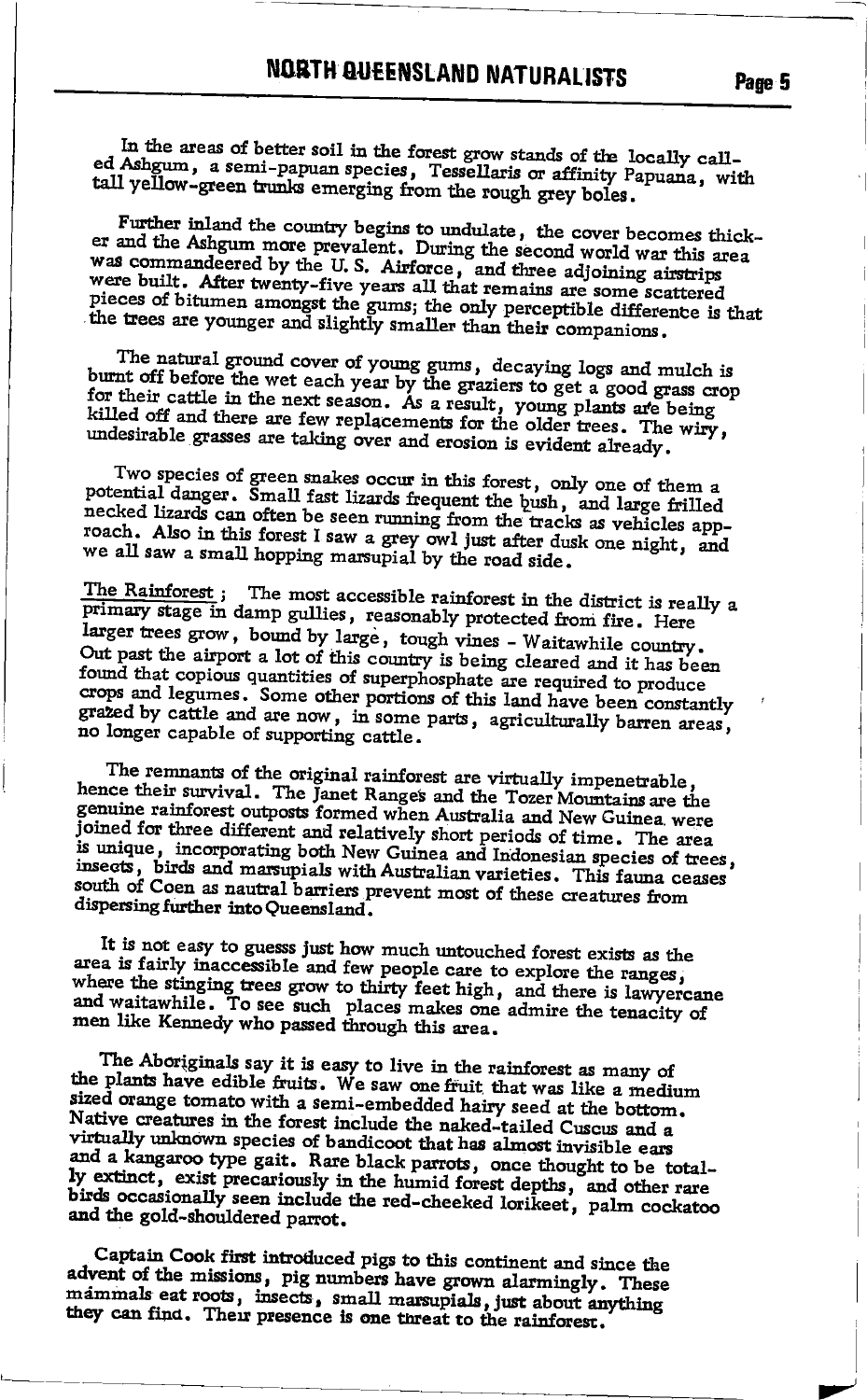#### NORTH QUEENSLAND NATURALISTS. Page 6.

In the rainforest towards Portland Roads, mining leases are current as the area is rich in gold, copper and iron ores.

Early in our stay the presence of more deadly rainforest inhabitants came to us when a prospector was rushed to the hospital suffering the bite of a Taipan snake. This man is one of the few surviving victims of a Taipan's bite. Also seen were common green snakes and a King Brown.

Some of Australia's most beautiful butterflies and beetles are found here. One is a large jet-black birdwing, (Ornithoptera ) which has slender, bright emerald markings on the upper wing side with a deep blue elusive stripe running from the centre top to the midwing, and a furry yellow body. Many peacock coloured butterflies can be seen among the dull green foliage. Also common are the Diggles Blue, the Oak Blues and Greenbanded Blues, Northern Jezabels and rare Orange Jezabels. Christmas beetles - family Scarabacidae - are often seen, the most splendid being the regally coloured gold Anoplognathus Parvus and its relatives. Cicadas compete with multitudes of forest birds in song, ranging from small distinctly marked brown cicadas to the huge three inch long drummers. (Ref. 1).

#### MY CONCLUSIONS ABOUT THE IRON RANGE AREA.

. "Earth is our heritage and I promise to try to keep it beautiful, by learning to understand it and conserve its soils, air, water, natural beauty and ALL its living things ". Those are the words of the Gould League Pledge and they apply more than anywhere else in this much abused continent, to the natural environment in the Iron Range area. The pledge is all very well, but how can we understand when we do not know just what, or how many living things exist in an area?

The lack of understanding began with Captain Cook and his pigs, and has been perpetuated ever since.

The Aboriginals know the area, its good and bad points, its resources and how to use them. Some of their ancient remedies are now being found to be extremely effective and some have been adapted to Western medical practices. The natives never senselessly slaughtered anything; they existed in harmony with their environment, being part of it. We have a lot to learn from our Aboriginals.

When the Europeans came, they burnt and cleared square miles of land for their safe, sterile homes and their stock. They slaughtered crocodiles for their skins, to make shoes and handbags; the defenceless turtles for their flesh and shells; the dugong for their supposedly medicinal oils - all for money. Pigeons were shot for sport, meat or feathers.

This wanton destruction caused, in a few years, the end of over twenty thousand years of determined trial and error by Nature.

It seems that little thought for the future, or even the present, is put into any project proposed for the development of our far north. The new barge landing at Quintell Beach is a typical example of blundering myopia. Huge boulders have been blasted to fragments and used as fill for the soil and concrete ramp. Truck loads of black sand, taken from the eucalypt forest, are dumped on the ramp. For every two loads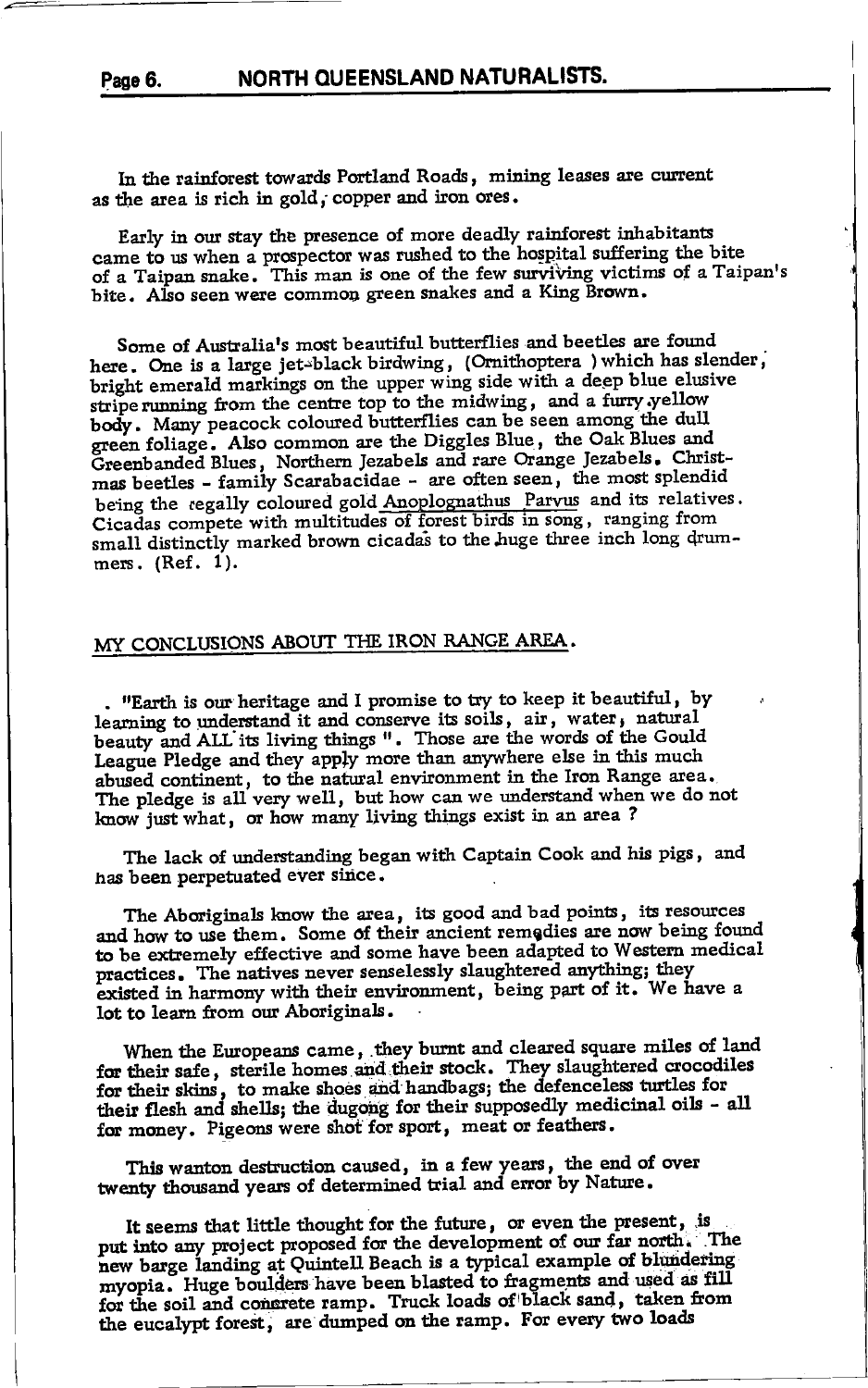dumped, one is washed away by the sea to return and further pollute the once white, coralline sands. (Note 2): The former wonderland of organisms in the thick kelp beds now rot and stink through suffocation. Owing to its foolishly selected site, the landing may never be economically used.

The proposed Weymouth development plan is outrageous. In crosssection, the country resembles stylized waves, with anticlines on synolines, steep slopes and inaccessible ridges. "Exoctic timbers are just asking to be taken" - if they can be reached. "The land is perfect for crops and cattle" - if it is liberally doused in superphosphates and held together, in the wet season, by concrete fortifications.

There is a great lack of  $geographical$ , archeological, anthropological, botanical and zoological knowledge of the area. It is known that certain birds and insects live only in these localities; investigations are bound to reveal more of them.

fhe recent entomological expedition by the Australian Museum, Sydney collected some 600 unknown and unnamed insects in the Claudie River rain forests. Amongst the entirely new genera and species found were members of the family Platystomatidae - tiny stalk-eyed flies; and wasps, some being up to three inches long. Many new varieties of fruitfly and firefly, bagpipe cicadas, lacewings and beetles were caught by night hunting with powerful lamps. Insects have a pre-imposed size limit, owing to their method of respiration; some of the Iron Range insects go close to being the largest in the world.

I strongly urge that before more annual fires, or futher mutilation of the rainforests, qualified teams go to the area and unveil its unique secrets. We could not even guess what was there.

"A person should not shoot the bird resting on his head", say the Bantus. This area rests heavily on our heads. Ignorance is no excuse for us to desecrate it.

POSTSCRIPT : In early June I had the good luck to pay a return visit of one long weekend to hon Range.

After several months of heavy rains the many gullies were filled with cold. fast-running water. Erosion was everywhere, and the "Main Road" from the airport to the community had been re-routed three times in places.

Most of the trees were water-logged. The glorious Ashgums were a dull green, yet everything looked relatively fresh and green. Few examples of wild life could be seen, though I was told the wallabies were in millions in the forest.

On the shorelines, salmon fishing by the Aboriginals was in full swing at low and high tides, when spectacularly sized fish were speared. The cod caught in recent months were averaging around 60lbs. Dugony fishing was poor, but turtles were frequently caught. I tasted my first turtle, cooked native style, and it was most appealing.

Notes  $1 \& 2$ : The barge landing is finished, the area much disturbed, but the mangroves are still standing. The ramp is now a concrete covered structure but shows signs of cracking as its supporting sand settles with the water flowing through it. The approach to the ramp is rocky and very shallow - even for barges. It may never be used.

Reference 1. - Entomological Society of Queensland "News Bulletin" No. 85, April 1972.